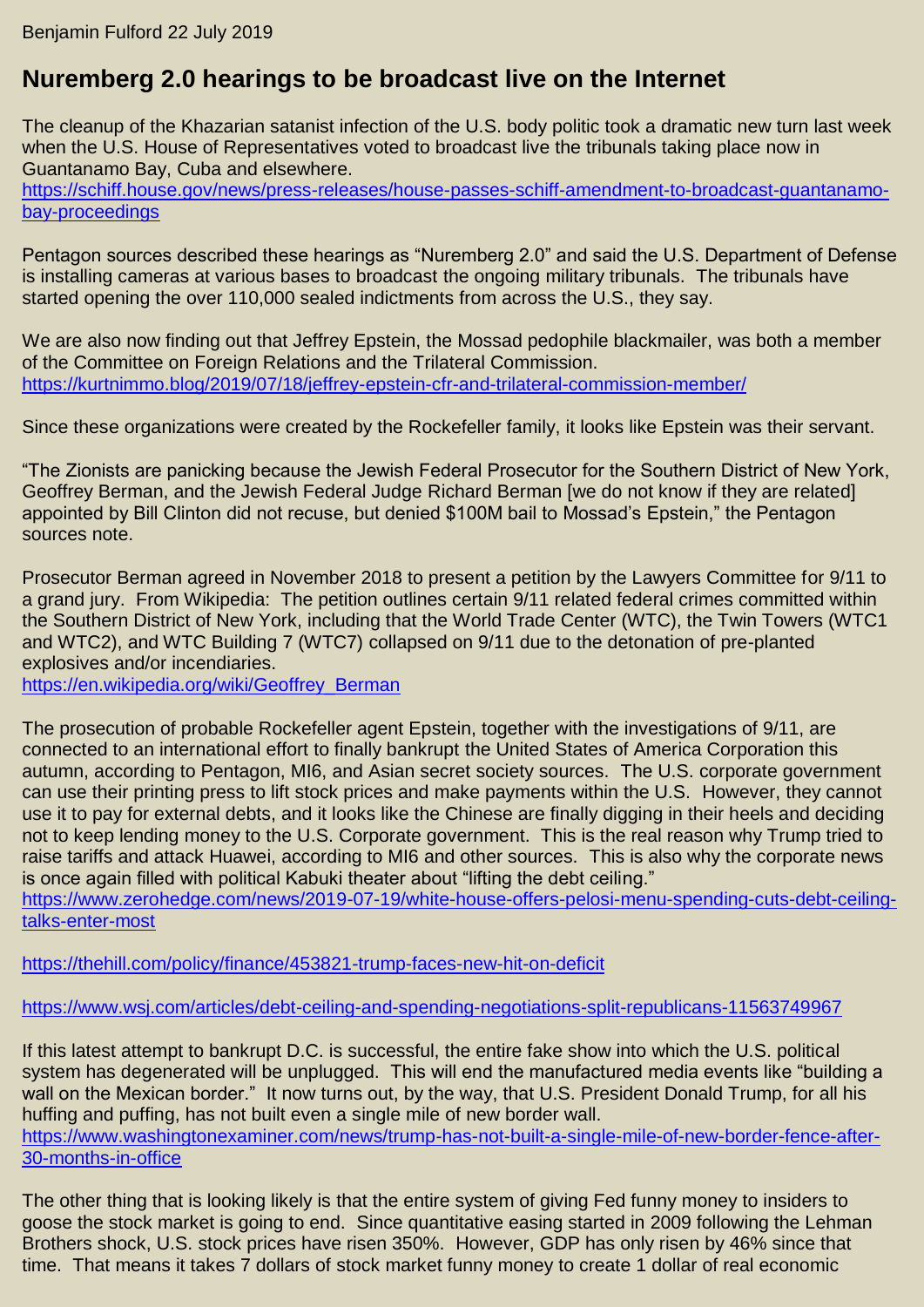activity. Also, if you factor in the fact that less than 10% of the population owns more than 84% of stocks, you realize the GDP growth is concentrated almost exclusively among the rich. Even this GDP growth for the rich is exaggerated by means of fake inflation data.

Because the source of Epstein's money is likely to be the owners of the Federal Reserve Board, the Epstein scandal is a thread that is being pulled to unravel the whole system, Pentagon sources say.

So far, "New York Jewish billionaire, buyout king Apollo CEO Leon Black, may be charged with perjury, false statements, and filing false documents for lying about Epstein on his family foundation tax returns. He lives near Epstein's New York mansion and may have benefited from blackmailed investors to his private equity fund, with Epstein getting a nice capital introduction fee," the Pentagon sources note. The trail from Leon Black, assuming he doesn't get "suicided," will certainly lead further up the pyramid.

Since many editors of the controlled media are "probably being blackmailed by the Mossad," they will not tell us that "not only were the CIA and FBI complicit in the Epstein-Maxwell Mossad pedophilia entrapment and blackmail operation from day one, but there are 49 other Mossad entrapment operations going on, one in each U.S. state, all protected by the FBI," according to Robert David Steele, former CIA Operations Officer and U.S. Marine Intelligence Officer.

Meanwhile, the UK is also about to undergo a major purge as the secret services begin to dismantle the network behind Libor bid-rigging and other illegal market manipulation going on in the London financial district, MI6 sources say.

"The matter has now fully escalated at domestic and international law, resulting in the issuance of judicial arrest warrants to break up the entire case," a senior MI5 source says. It is the result of "staggering levels of corruption and collusion that resulted in a cover-up spanning many years," he adds.

At the same time, the panicking satanic Zionist fanatics are trying to start war with Iran like a kid trying to set fire to his school to avoid an exam he knows he is going to fail. In the latest ploy, an Israeli politician is bragging about "killing Iranians."

[https://www.haaretz.com/middle-east-news/iraq/israel-is-the-only-country-in-the-world-killing-iranians](https://www.haaretz.com/middle-east-news/iraq/israel-is-the-only-country-in-the-world-killing-iranians-israeli-minister-boasts-1.7541960)[israeli-minister-boasts-1.7541960](https://www.haaretz.com/middle-east-news/iraq/israel-is-the-only-country-in-the-world-killing-iranians-israeli-minister-boasts-1.7541960)

Now that Theresa May is finally leaving office, the British are going to stop their ship-seizing provocations against Iran, MI6 sources say. "They are playing tit for tat with ships. We deployed assets to secure our interests, but not enough. The Gibraltar incident just created a retaliation, but they're even now and will hand back in reciprocity. We know not to be drawn into a holy war with Iran," an MI6 source said. In other words, the British military, like their U.S. counterparts, are refusing to be manipulated into war by the Zionist fanatics.

In the U.S., "the Neocons have been sidelined as Rand Paul has been appointed Trump's envoy to Iran," Pentagon sources say

These Pentagon sources have been asked to examine why Trump appears to be so zealously sucking up to mass-murdering war criminal Israeli Prime Minister Benjamin Netanyahu. Here is part of his latest flattering tweet to this monster:

"Congratulations to Bibi @Netanyahu on becoming the longest serving PM in the history of Israel… you have led Israel with a commitment to the values of democracy, freedom, and equal opportunity."

We can only assume Netanyahu is holding something over Trump's head. The trail is likely to ultimately lead to the French branch of the Rothschild family and Fukushima, Japanese military intelligence sources say.

The Japanese military intelligence sources told recently that Japan was turned into a foreign-owned corporation in 2003 after its government was blackmailed with earthquake weapons during the Bush Jr.